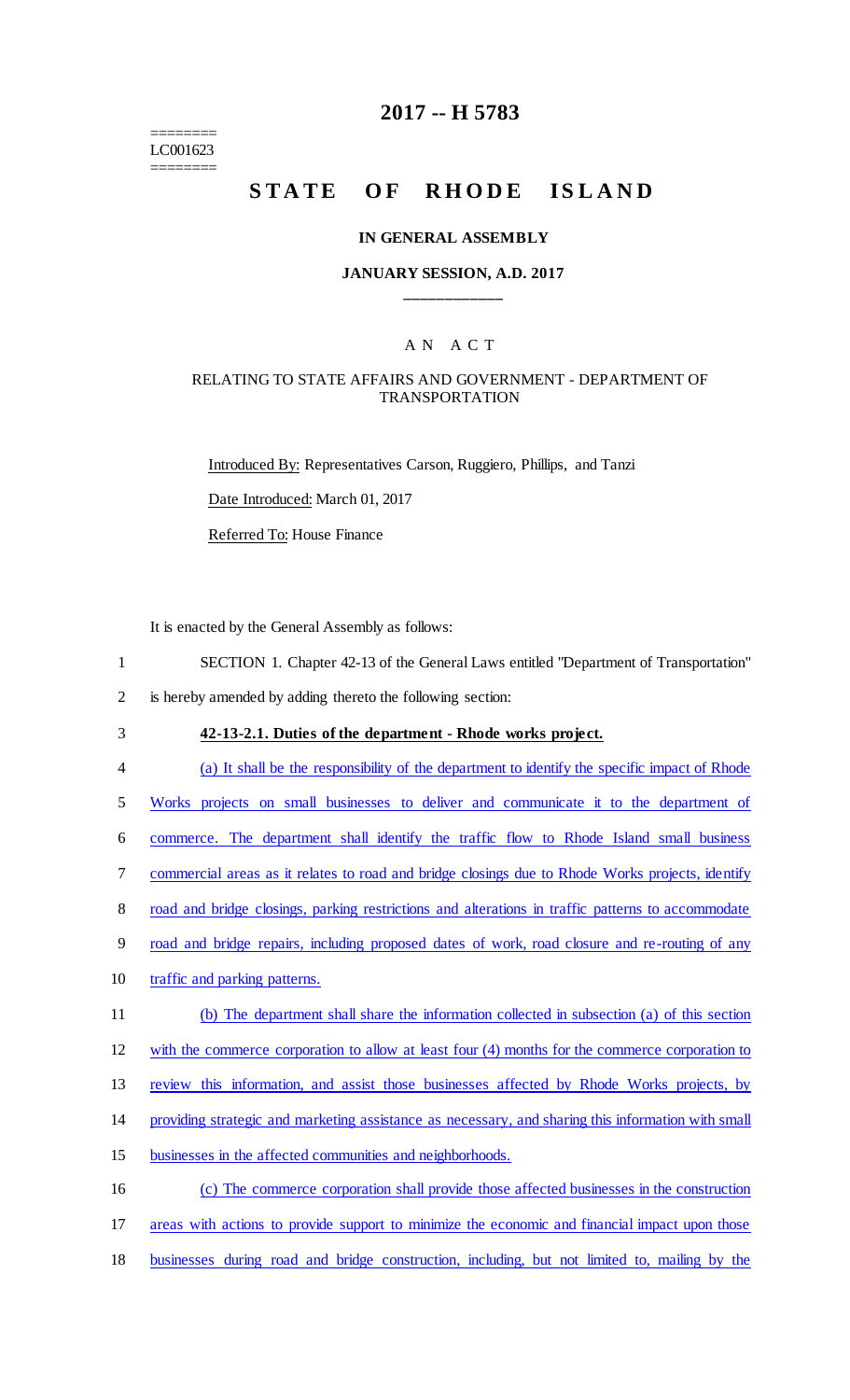- 1 commerce corporation to affected businesses and meeting with affected businesses to review
- 2 business plans during construction.
- 3 SECTION 2. This act shall take effect upon passage.

======== LC001623  $=$